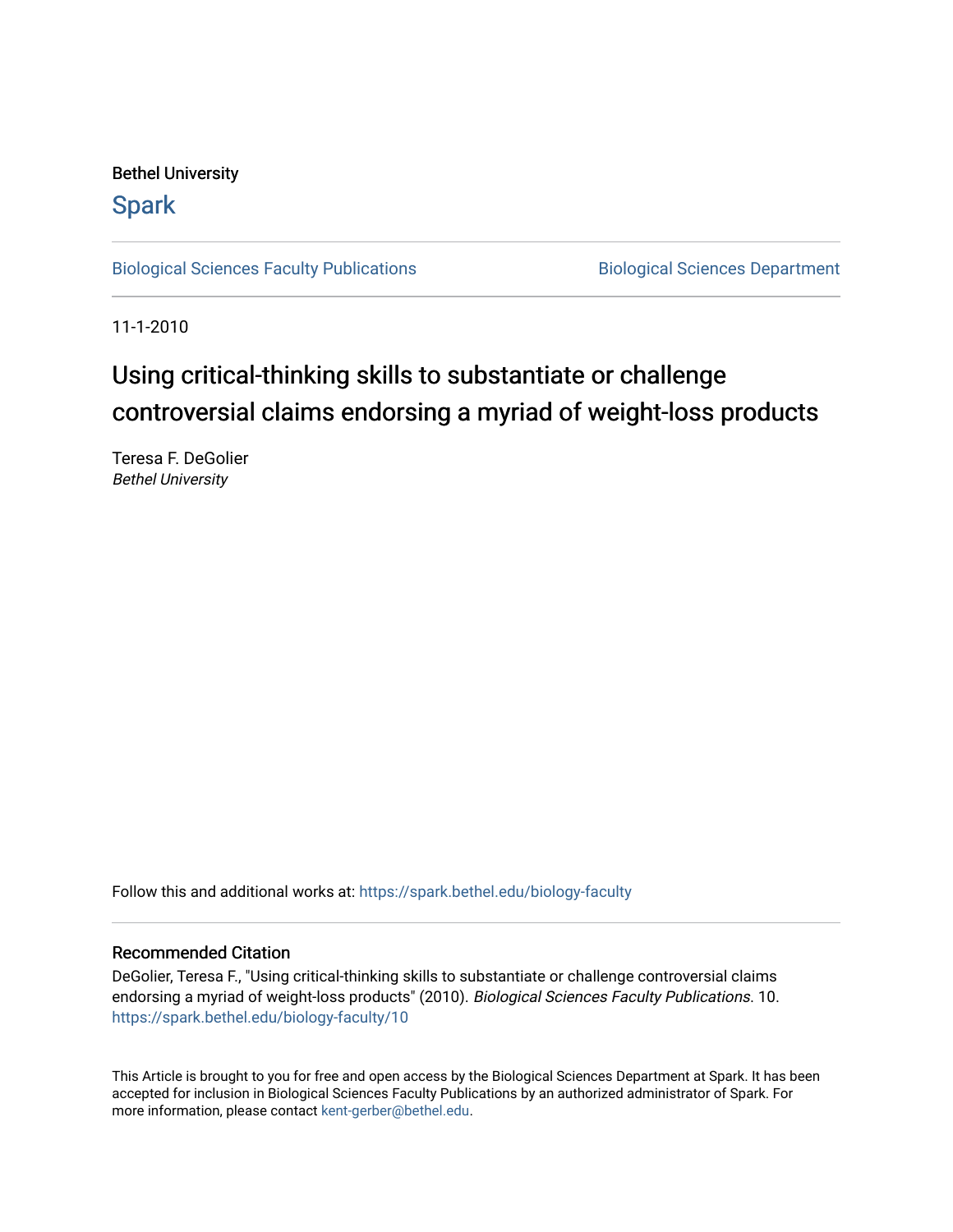Article **Using Critical-Thinking Skills to Substantiate or Challenge Controversial Claims Endorsing a Myriad of Weight-Loss Products**



TERESA E. DEGOLIER

**Image: © Burak Duman | Dreamstime.com**

#### **Abstract**

*This exercise engages students in critically evaluating weight-loss products and programs. Specific objectives are to investigate, analyze, and substantiate claims made by the weight-loss industry and interpret how these claims may be fraudulent, misleading, or perhaps even truthful.*

**Key Words:** *Critical thinking; claims for weight loss.*

## <sup>J</sup> **The Problem to Be Investigated**

Data from the Centers for Disease Control (CDC) show that the percentage of the US population that is overweight has increased from 44.7% in 1962 to 66.0% as of 2004. Obesity has more than doubled,

increasing from 13.3% to 32.1% (CDC, 2010a). Health practitioners, nutritionists, and educators report that a number of physiological problems are caused or exacerbated by excess weight and obesity. These problems include type II diabetes, hypertension, elevated cholesterol, and increased risks of heart disease, stroke, joint problems, and certain types of cancer (Bray, 1992; Schiff, 2009). Other consequences, such as depression, infer-

tility, sleep disorders, and discrimination have also been linked to obesity (Price et al., 1987).

Body mass index (BMI), an indicator of the appropriateness of a person's weight for their height, is often used as an indicator of a healthy body weight (CDC, 2010b). Adults who fall into the healthy category (BMI 18.5–24.9) are in energy balance; their calorie consumption generally equals their calorie expenditure. Adults who fall in the overweight (BMI 25.0–29.9) or obese category (BMI > 30) are in positive energy balance. Their caloric intake is in excess of their energy expenditure, and the extra energy is not wasted but is stored compactly as fat. The most healthful and logical strategies for moving into the healthy body weight category are to decrease caloric intake and increase energy expenditure by using energy stores of fat.

For most people, weight gain is slow and occurs over a number of years. In trying urgently to improve their health, many overlook the fact that weight loss will also take time. Looking for quick results, they turn to nutritional supplements, food substitutes, motivational books, commercial weight management programs, and prescription weight-loss products. Such dieting aids can be important if they provide the structure and accountability that a number of individuals feel they lack. However, such aids are often used as a "Band-Aid" treatment for losing weight; they are not a substitute for the self-discipline and behavioral changes that need to be addressed for lifelong correction.

Proper weight management is an important topic for adolescents and young adults. Frequently, attaining a healthy weight leads to social acceptance and peer approval. It is no wonder that thousands of weight-loss programs and products are available. The fact that so many new ideas are introduced each year indicates that many of these products don't work or don't prevent weight regain (Wooley & Garner, 1991).

## O **Activity Objectives**

*Dietary aids are often used as a "Band-Aid" treatment for losing weight.*

The goal of the exercise presented here is to provide students with an activity that engages them in critically evaluating weight-loss products and programs using the logical tools of the investigative process. Specific student objectives are to investigate, analyze, and substantiate claims made by the weight-loss industry and interpret how these claims may be fraudulent, misleading, or perhaps

even truthful. Specific objectives for the teacher are to (1) employ the fundamentals of inquiry as a means to introduce students to the basics of nutrition science; (2) provide criteria that students can use as a framework for recognizing information applicable to their assignment; (3) enable students to use various media to gather information; and (4) engage students in a variety of written, oral, and peer communication skills so that they may share and build upon the outcomes of their investigation.

## **O** Background Information

This exercise has been used for the past 10 years at Bethel University in a general education course entitled "Nutrition: The Total Diet." Students investigate the science of interactions between proper nutrition and weight control and management and examine the appropriate, ethical, and perhaps limited use of technology as a means to reverse obesity. From a curricular point of view, this course focuses on a technological issue (reversing obesity) that poses current and emerging choices (food philosophies and weight management) and rests on a body of scientific understanding (nutrition science, appetite, and hormonal imbalance).

*The American Biology Teacher,* Vol. 72, No. 9, pages 545–550. ISSN 0002-7685, electronic ISSN 1938–4211. ©2010 by National Association of Biology Teachers. All rights reserved. Request permission to photocopy or reproduce article content at the University of California Press's Rights and Permissions Web site at *www.ucpressjournals.com/reprintinfo.asp.* DOI: 10.1525/abt.2010.72.9.5

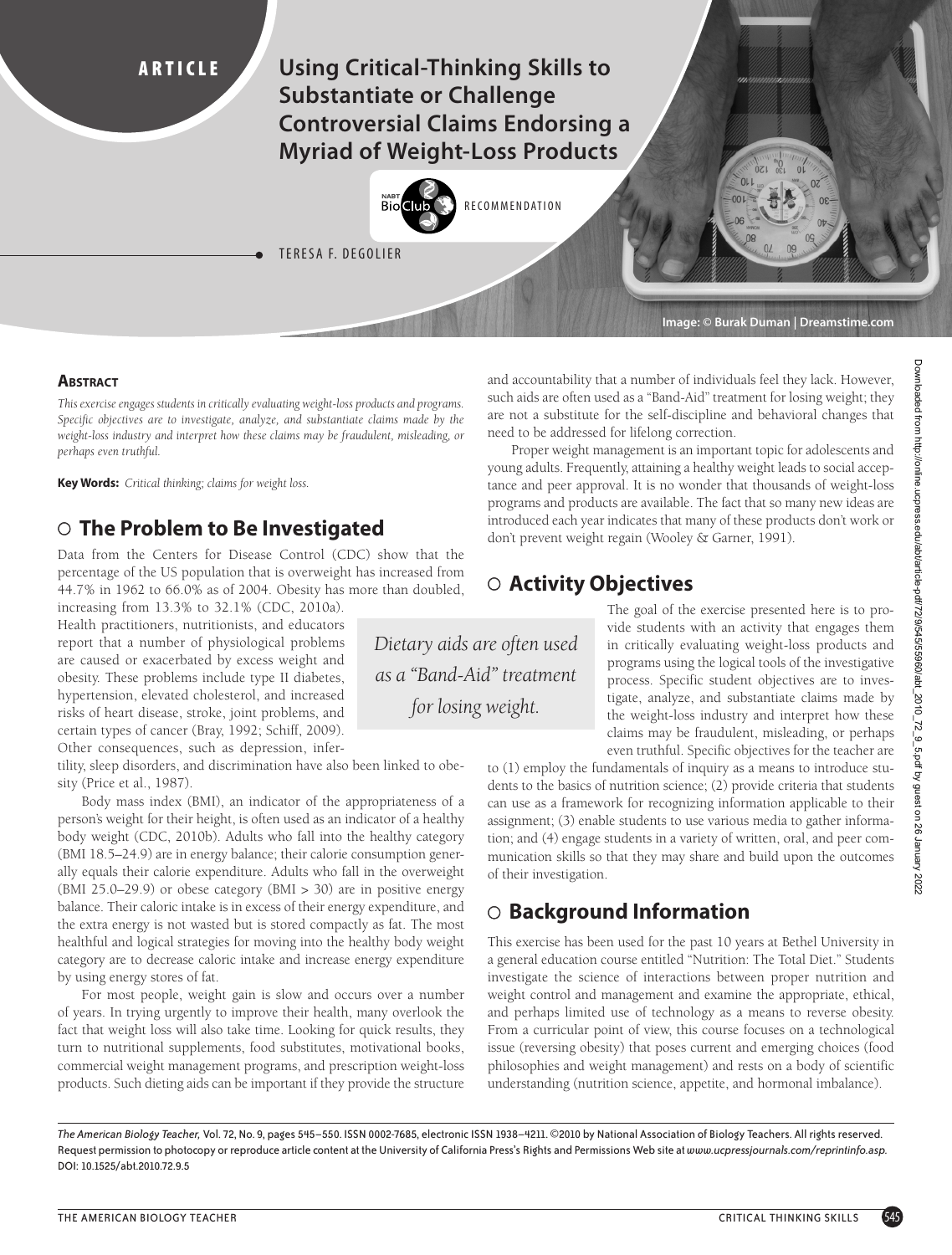#### Ideally, this activity should be used as a capstone assessment of a nutrition unit. The scientific and technological prerequisites should include food philosophies and food pyramids, food labels, bioavailability of ingested food, energy balance, and the concept of weight management. Most of these topics are not covered exhaustively in high school biology textbooks. However, "MyPyramid Tracker" (http:// www.mypyramid.gov) is an adequate online resource that can walk students and educators through interactive tutorials such as "Assessing Food Intake" and "Assessing Physical Activity," providing the background information that will enable students to get the most out of this project.

## <sup>J</sup> **Project Guidelines**

The following outline provides a logical order of questions deliberately pointing students toward decision-making criteria. While a more succinct form of the project outline is found in Figure 1, the probing questions and elaborations that follow are intended to provide the instructor with further topical insight to guide the students toward measurable outcomes. The conceptual order should help students avoid plagiarism and reasonably deduce and form opinions. It will also help the teacher to remain objective in grading and facilitate consistency as students intuitively compare their own projects with those of their peers.

An introductory exercise prior to presentation of the project guidelines would be to have the students brainstorm the questions that they feel they would need to know in order to evaluate product claims.

### **I. Preliminary Remarks**

*What is your topic?* Students can pick from a variety of products organized around the themes of commercial food supplements/substitutes, commercial approaches to weight management, and clinical drug therapies that are used in weight management (Table 1). While it is best to let students choose their own topic, instructor approval is recommended. This will prevent multiple projects on topics that are very similar, which would slowly erode audience interest during presentations. Helpful online sources of ideas and critiques regarding fad diets and weight loss products can be found at the Web sites listed below under Resources.

*Why did you choose to investigate this topic?* This personal testimony is very important. I have found that most students will have one or more stories of how someone in their family has experienced the frustration of managing their weight.

*Explain how your topic fits into the appropriate product category.* Not only does this help the instructor to organize classroom presentations, it also enables the student to rationalize categorical fit as suggested by the product manufacturer. *What would motivate a person* 

#### **I. Preliminary Remarks**

- What is your topic?
- Why did you choose to investigate this topic?
- Explain how your topic fits into the appropriate product category.
- What would motivate a person to use this product?
- What population would likely choose this product?

#### **II. Product Development**

- Who developed this product or program and under what set of circumstances?
- Is the product marketed under more than one name?
- What are the competing products or programs?
- What scientific support is there? Are there any peer-reviewed articles?

#### **III. Mechanisms & Approaches to Use**

- What body system(s) does the product or program affect?
- Is there a recommended administration and scheduled use for this program?

#### **IV. Benefits & Risks**

- How effective is this product?
- What are the advantages of this product/program over another?
- Are there any negative side effects or disadvantages of this product? Has use of the product been shown to have long-term consequences?

#### **V. Public Scrutiny**

- Is there any independent literature that supports or challenges the manufacturer's and/or marketer's claims?
- Are finances an issue?

#### **VI. Personal Assessment**

- Are there data or testimonials of sustained weight loss for over 1 year?
- Is the weight loss slow?
- Is exercise recommended?
- Are attitudes and eating behaviors changed?
- Would you recommend the use of this product or program as it is intended?

Figure 1. Project guidelines for reviewing commercial food supplements/substitutes, commercial approaches to weight management, and clinical drug therapies used in weight management.

products may claim to promote weight loss by burning calories faster, reducing appetite, providing more energy to work off stored fat, blocking the absorption of fatrelated nutrients, or enhancing the evacuation of intestinal contents. But being thinner may not be the only motivation. Other reasons may include the desire to decrease blood pressure, control type II diabetes, reduce the onset and pain of crippling joints, remain competitive in sports, engage in a lifelong exercise program, and perhaps even to promote relationships by eliminating size-related prejudices.

*to use this product?* Weight-loss

*What population would likely choose this product?* Not all products or programs are a fit for all ages. For example, the "Shredded Wheat Diet" might be a completely safe way to lose a few pounds if you temporarily want to fit into a prom dress. But the same program would be a nutritional compromise for an obese elderly person who cannot exercise. Several members of the population may also be restricted by financial constraints, transportation to meetings, and accessibility of food plans.

## **II. Product Development**

*Who developed this product or program and under what set of circumstances?*  Some weight-loss products have a credible origin in the medical or nutritional community. Unless the

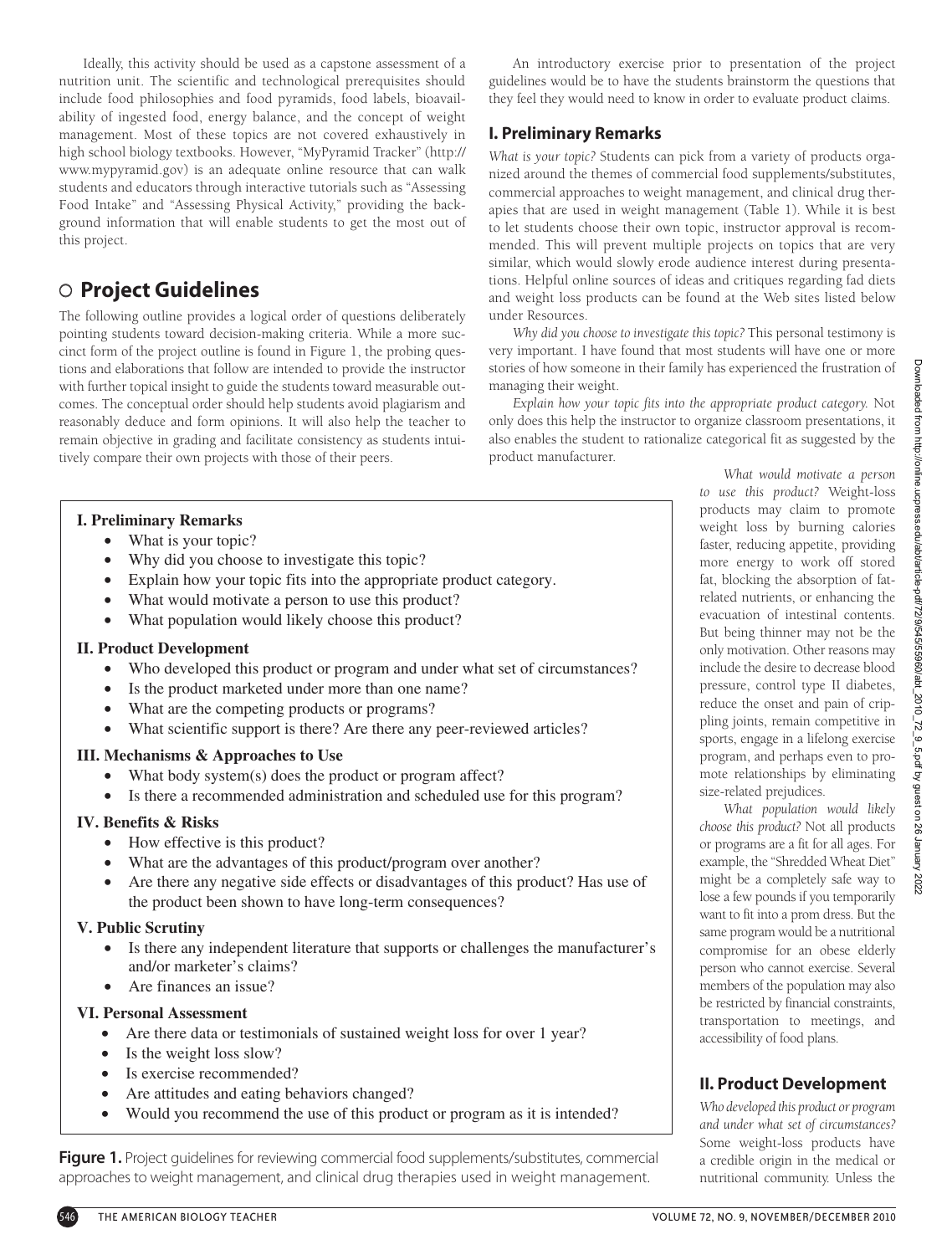**Table 1. Some of the products, programs, and therapies used in weight management. Other categories might include books, infomercials, over-the-counter products, herbal treatments, and nutraceuticals.**

| <b>Commercial</b><br>Food Supplements/<br><b>Substitutes</b> | <b>Commercial Program</b> | <b>Clinical Drug Therapies</b> |
|--------------------------------------------------------------|---------------------------|--------------------------------|
| Activia                                                      | <b>Atkins Diet</b>        | Gastric Bypass                 |
| Alli                                                         | <b>Blood Type Diet</b>    | Meridia                        |
| Anatrim                                                      | Body for Life Diet        | Redux                          |
| Dexatrim                                                     | Fat Loss for Idiots       | Tenuate                        |
| Fish oil                                                     | Hallelujah Diet           | Xenical                        |
| Flax seed                                                    | hCG Diet                  |                                |
| Green tea                                                    | Hollywood Diet            |                                |
| Hoodia                                                       | Jenny Craig               |                                |
| Hydroxycut                                                   | LA Weight Loss            |                                |
| Isagenix                                                     | Mannatech System          |                                |
| L-carnitine                                                  | Mediterranean Diet        |                                |
| Lycopene                                                     | Metabolic Typing Diet     |                                |
| Noni juice                                                   | Nutrisystem               |                                |
| Omega 3                                                      | Protein Power Plan        |                                |
| <b>Red Bull</b>                                              | <b>Richard Simmons</b>    |                                |
| Ripped Fuel                                                  | Slim Fast                 |                                |
| Soy                                                          | Special K Diet            |                                |
| Splenda                                                      | Sugar Busters             |                                |
| Vitamin C                                                    | The Shredded Wheat Diet   |                                |
| Xenadrine                                                    | The South Beach Diet      |                                |
| Zantax-3                                                     | Weigh Down Diet           |                                |
| Zyatrim                                                      | Weight Watchers           |                                |

were due to the treatment and not to random or placebo effects? Were there any attempts to submit results for review among professionals? Who would tend to benefit most from the results: the consumer or the manufacturer?

#### **III. Mechanisms & Approaches to Use**

*What body system(s) does the product or program affect?* To make connections to human biology, students should address what body system(s) their topic may address. For example, evaluating products that are claimed to affect enzyme activity or nutrient absorption will require some knowledge of digestive physiology. From an organismal perspective, several systems will interact and can be affected. Examples to consider are as follows. (1) Several over-the-counter supplements, particularly those that contain caffeine or analogous ingredients, may affect the cardiovascular system by raising blood pressure. This would be counterproductive in an obese individual who may already be experiencing hypertension (see http://www.nhlbi.nih. gov/hbp/hbp/hdrf.htm). (2) Diets high in fiber need to be accompanied by a large consumption of water. Failure to do so may result in constipation and flatulence. (3) Some diet regimes deprive the body of certain nutrients. While the intention may be to reduce caloric intake, appetite cravings may overcome behavioral willpower. (4) To control appetite, some weight-loss products may boost metabolism. This can result in sleeplessness and mood alterations that interfere with school, work, and family relationships. In other words, the psychology of the individual cannot be uncoupled from the biology.

*Is there a recommended administration and scheduled use for this program?* Is program management influenced and affected by age, gender, and exercise? Is there a timeline illustrating how and when results may best be achieved? Are directions given in a manner designed to promote user compliance?

developers have had personal experiences in weight management, the marketing for these products may promise results that are too good to be true. Motivation, product efficacy, and product history will be different for pharmaceuticals that are subject to approval by the Food and Drug Administration than for many health-club and infomercial labels.

*Is the product marketed under more than one name?* This may reflect a slight change in composition or formulation. The uninformed consumer may interpret this as product improvement or greater selection for diverse needs. Careful review of product labels and ingredients may help assess whether cost differences are honest and appropriate.

*What are the competing products or programs?* There are several commercial weight programs that vary in minor ways. Is there anything unique that makes one program a better choice for a given individual with a given set of circumstances?

*What scientific support is there? Are there any peer-reviewed articles?* These questions lead to the very basics of scientific reasoning. Was a hypothesis being tested that resulted in the manufacturer's claims? Was there an experimental protocol containing a control group as well as treatment groups? If so, was the project subjected to a double-blind design (i.e., both the subjects and the analyzers were unaware of group assignments)? Were the results statistically analyzed to demonstrate that results and outcomes

#### **IV. Benefits & Risks**

*How effective is this product?* It is actually helpful to encourage the student to give the product any benefit of the doubt and state possible positive results that may occur if the consumer is able to comply with the directions.

*What are the advantages of this product/program over another?* Since there are so many variations on a theme, this challenges the student to completely review other programs and discern redundancies.

*Are there any negative side effects or disadvantages of this product? Has use of the product been shown to have long-term consequences?* For example, will fat-soluble vitamins get flushed down the toilet if you are taking prescriptions or fat substitutes that block the absorption of fat? Fatty stool is undesirable and may make it difficult to control defecation. An additional challenge from the use of over-the-counter supplements is that withdrawal from these compounds often demonstrates their addictive potential. Furthermore, very low-calorie diets may actually reduce metabolism, resulting in rapid weight regain when the individual returns to previous or even newly controlled eating habits.

#### **V. Public Scrutiny**

*Is there any independent literature that supports or challenges the manufacturer's and/or marketer's claims?* Infomercials and celebrity endorsements are

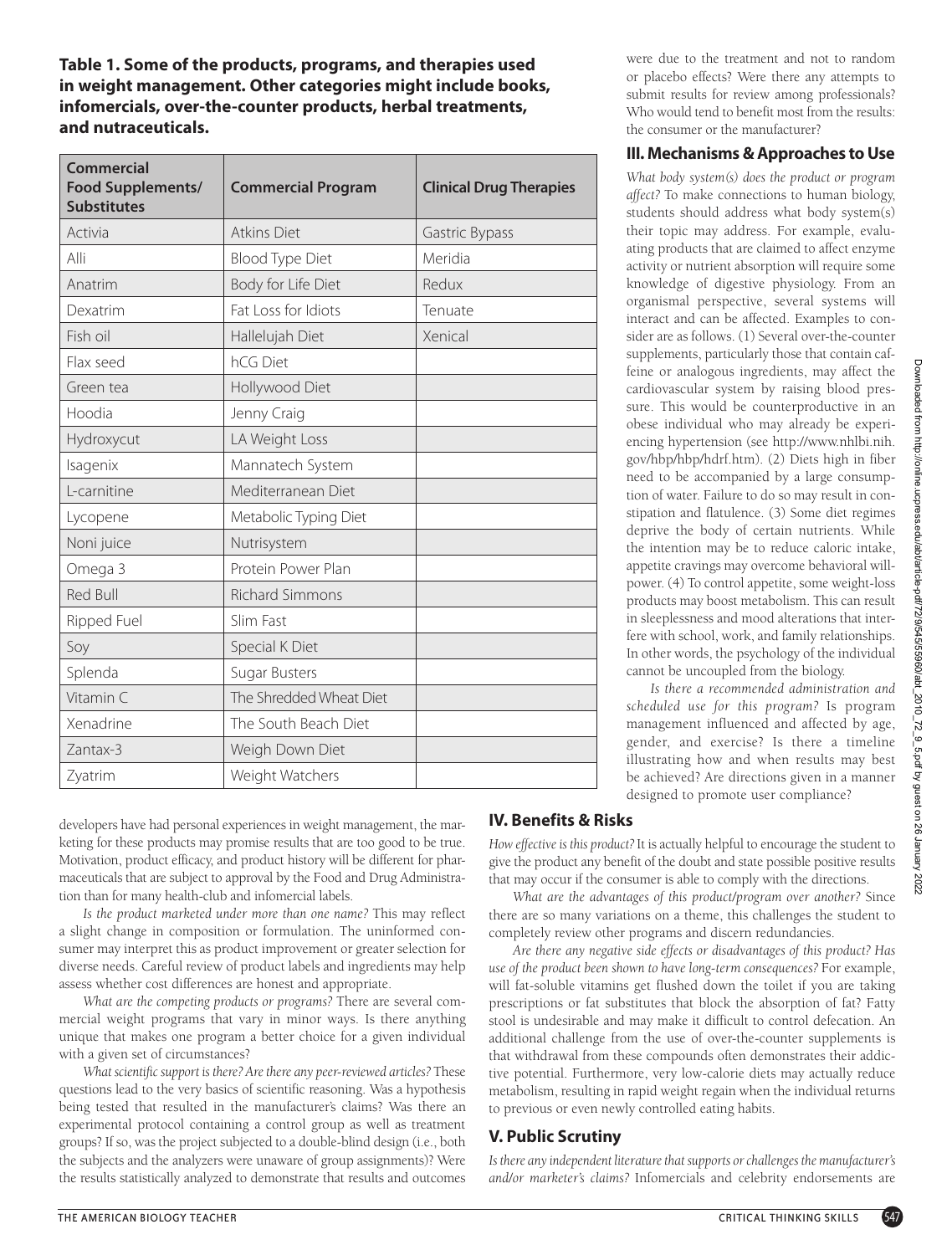often used to develop public trust. In most cases, students can find both positive and negative testimonials online. Students should carefully consider whether or not the company promoting the product employed the principal investigators and reviewers. Students are often frustrated by the fact that they are unable to find any information that resembles a scientific approach demonstrating effectiveness. They need to be assured that if their search has been thorough, the lack of information may indicate that the product is supported only by hype. Can one reasonably know that the product is not simply flushing money down the toilet?

*Are finances an issue?* Several commercial products or programs recommend one-on-one counseling, potentially at a cost that may be restrictive. Membership fees may deter some individuals, as well as purchase of products uniquely enforced by the program and locations of recommended meetings. If insurance covers the cost, is that reason in and of itself to use the product?

#### **VI. Personal Assessment**

*Are there data or testimonials of sustained weight loss for over 1 year?* Successful long-term weight loss is defined as at least 10% of initial body weight kept off for at least 1 year (Wing & Hill, 2001). Does a lack of product information documenting sustained weight loss indicate ineffectiveness?

*Is the weight loss slow?* Weight loss should be slow to be maintained; the recommended rate is no more than 1–2 pounds per week (Brown, 2005). Would extreme weight loss as a result of sustained low caloric intake be difficult to maintain? Would this cause a dieter to return to their previous caloric intake and possibly experience a rapid (and depressing) weight regain? (Amigo & Fernández, 2007).

*Is exercise recommended?* Does the product claim successful weight loss without the use or addition of physical activity? Does the product ignore the topic altogether? Physical exercise is generally recommended to help lose as well as manage weight. Exercise while dieting should not be done to the extent that it deprives the body of energy required for basal metabolism.

*Are attitudes and eating behaviors changed?* A shortcoming in several products and programs is that while strict adherence to instructions may result in significant weight loss, no education is provided on how to eat normally once the weight is lost. The consumer will likely not elect to continue to buy commercially based food preparations or prescription drugs once their weight has reached an acceptable level. Without a proper understanding of the what, when, and why of eating, the ills of portion distortion and a return to previous food habits may result in weight regain.

*Would you recommend the use of this product or program as it is intended*? Each student project will be unique. One approach that I have found beneficial is for students to summarize their recommendations using a "good, bad, and ugly" framework. Can something "good" or positive be stated about the product? For example, does it initiate an exercise program, successfully jump-start motivation, or avoid the elimination of a basic food group? Can something "bad" be stated about the product, reflecting a strong reason why the product should not be used? For example, does it ignore modification of eating behavior and habits? Are certain food groups completely avoided? Are enough calories consumed to avoid lethargy and a loss of willpower? Can something "ugly" (in contrast to bad) be stated about the product, indicating that its use would result in side effects or long-term consequences? For example, could high-energy-producing compounds become addictive? Does the cost of the product limit how long an individual may be able to maintain the product plan? Might rapid weight loss result in rapid weight gain when use of the product is discontinued?

#### <sup>J</sup> **Assessment**

The type of assessment activities developed for this project should reflect the academic level of the students, the class size, the amount of time given for the project, and whether the project is to be completed inside the classroom environment or as homework. For larger classes, organizing projects into small groups may be optimal for time management. For smaller classes, I find that friendly competition among individuals helps to drive their motivation.

When students are completing their project as an extension of their homework, I frequently use several popcorn-style questions to check on their progress. For example: What is your product and what category does it fit into? Why did you choose this product? How successful has the online search for information been? Are there any celebrity endorsements? At this point, can you say anything really interesting about your project? Have you found anything about this product that is "too good to be true"? What is your gut response so far? I find that responses to these quick inquiries are not intimidating and tend to engage students' interest as they connect peer responses to their own.

The most meaningful use of this activity occurs when the students orally present an executive summary of their project using PowerPoint. For a 10–12 min presentation, I would recommend a minimum of six to eight slides. It is helpful to have printouts of the slides at the time of the presentation so that the instructor can focus on the presentation and follow up with written comments later. An anticipatory set such as a visual aid, the product itself, something tasty (or not so tasty), commercial diet trackers or planners, music from a workout routine (such as found in the Richard Simmons Plan) effectively serve as a hook to engage the rest of the class. To format their presentation, students frequently use the "good, bad, and ugly" concept. It is also important to follow through with a  $Q \& A$  so that the presenters can demonstrate that their project knowledge is greater than the prepared verbal presentation. My experiences using this activity affirm that students are engaged more cognitively when articulating to their peers than if they were only studying the materials (Tanner, 2009).

A sample rubric for evaluating oral presentations is presented in Table 2. These objective criteria do not directly assess all the framework components listed in Figure 1; rather, they evaluate how well the students are assimilating the information as they go through the inquiry. Other presentation criteria, such as voice projection, posture, visibility, group dynamics, and participation, can also be assessed. Free online resources such as RubiStar (http://rubistar.4teachers.org/ index.php) and Teachnology: The Online Teacher Resource (http:// www.teach-nology.com/tutorials/teaching/rubrics/) can help teachers compose a rubric that uniquely expresses their own objectives.

For curricular standards that require a writing competency, a written summary of the results of the project is a reasonable assessment. The logical order of the framework should help students respond to questions using their own words. Furthermore, the guidelines found in Figure 1 (I–VII) could serve as a template for creation of a rubric. The written project should include a reference section. Specific requirements depend on information accessibility. The Internet will likely be the first resource that students will employ because it is fast, accessible, and is their main way of accessing information. Research indicates that computers in science education have the potential to enable students to gain higherlearning outcomes in ways not previously experienced in the science classroom (Derry & Lajoie, 1993; Jonassen & Carr, 2000; Marbach-Ad et al., 2008). Traditional references such as textbooks (biology, physiology, chemistry, health, and nutrition), articles from published and online journals, magazines, and personal contacts should also be included.

## <sup>J</sup> **Challenges**

The logistics of organizing the activity will likely be the greatest challenge for the teacher. At the college level, one or two class periods for introducing the project is enough for students to independently or collaboratively work toward an assigned 1-week deadline for oral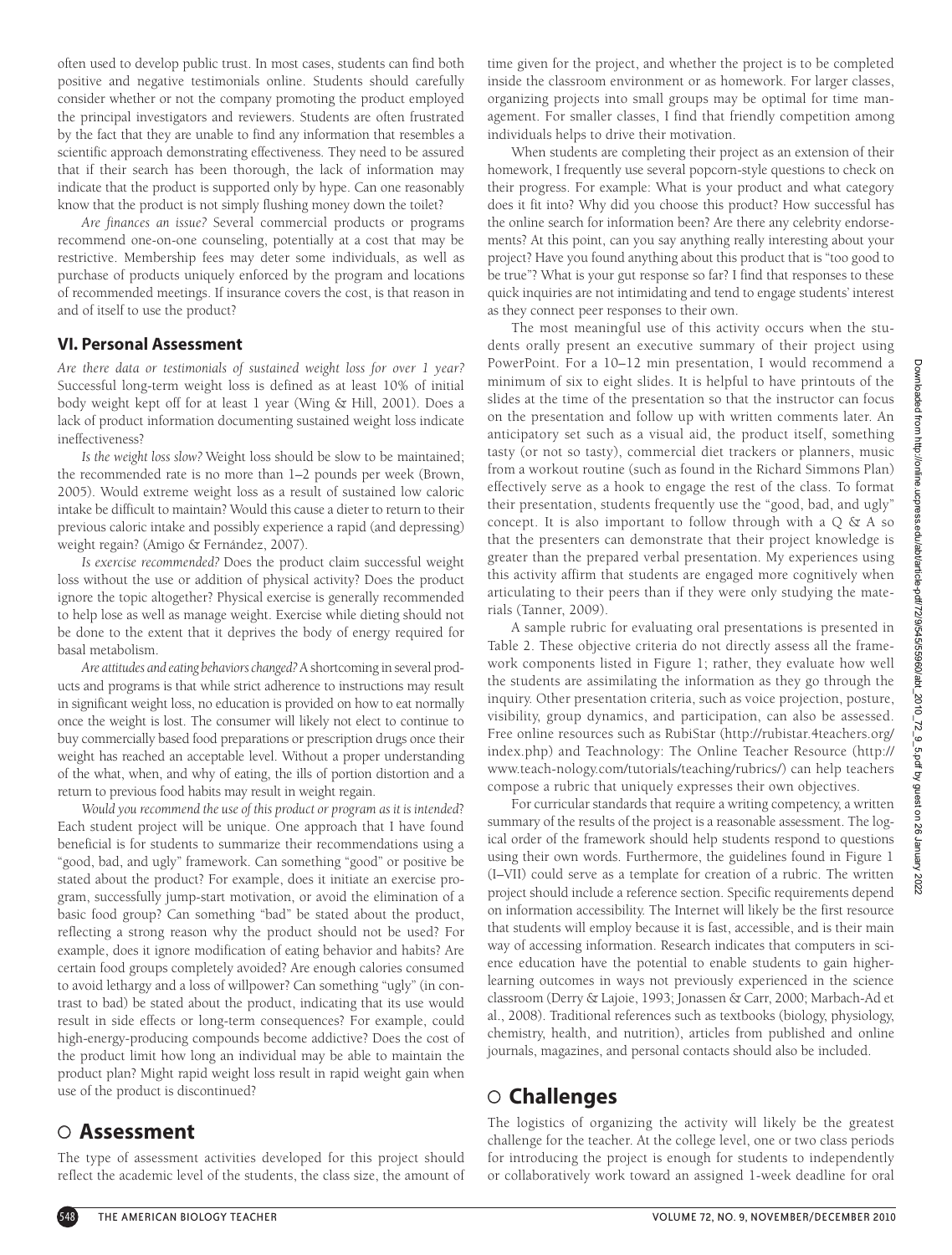| Objective                      | $\mathbf{1}$                                                                                                                                                                                       | $\overline{2}$                                                                                                                                        | $\overline{3}$                                                                                                                                              | $\overline{4}$                                                                                                                                    | Value |
|--------------------------------|----------------------------------------------------------------------------------------------------------------------------------------------------------------------------------------------------|-------------------------------------------------------------------------------------------------------------------------------------------------------|-------------------------------------------------------------------------------------------------------------------------------------------------------------|---------------------------------------------------------------------------------------------------------------------------------------------------|-------|
| Preparedness                   | Student is completely<br>prepared; rehearsal is<br>evident                                                                                                                                         | Student seems pretty<br>well prepared but could<br>have used a few more<br>rehearsals                                                                 | Student is somewhat<br>prepared, but it is clear<br>that rehearsal was<br>lacking                                                                           | Student does not<br>seem at all prepared<br>to present                                                                                            |       |
| Anticipatory Set               | Student uses one or two<br>props (the product itself,<br>visuals, samples to taste,<br>video from Web site, etc.)<br>that show considerable<br>work/creativity and make<br>the presentation better | Student uses one prop<br>that shows consider-<br>able work/creativity and<br>makes the presentation<br>better                                         | Student uses one prop<br>that makes the presen-<br>tation better                                                                                            | Student uses no<br>props OR the props<br>chosen detract from<br>the presentation                                                                  |       |
| Product<br>Positives           | Student shows a full<br>understanding of what<br>good may come from<br>the proper use of the<br>product                                                                                            | Student shows a good<br>understanding of what<br>good may come from<br>the proper use of the<br>product                                               | Student shows a partial<br>understanding of what<br>good may come from<br>the proper use of the<br>product                                                  | Student does not<br>seem able to discern<br>whether or not the<br>product may have<br>any positive value                                          |       |
| Product<br>Negatives           | Student shows a full<br>understanding of why<br>the product is not good<br>and should not be used                                                                                                  | Student shows a good<br>understanding of why<br>the product is not good<br>and should not be used                                                     | Student shows a partial<br>understanding of why<br>the product is not good<br>and should not be used                                                        | Student does not<br>seem able to discern<br>whether the product<br>should not be used                                                             |       |
| Product Side<br>Effects        | Student shows a full<br>understanding of the<br>potential for unwanted<br>side effects and long-<br>term consequences that<br>may occur with use                                                   | Student shows a good<br>understanding of the<br>potential for unwanted<br>side effects and long-<br>term consequences that<br>that may occur with use | Student shows a partial<br>understanding of the<br>potential for unwanted<br>side effects and long-<br>term consequences<br>that that may occur<br>with use | Student does not<br>seem able to discern<br>whether or not the<br>product has unwant-<br>ed side effects or<br>long-term conse-<br>quences of use |       |
| Comprehension                  | Student is able to accu-<br>rately answer almost<br>all questions posed by<br>classmates about the<br>topic                                                                                        | Student is able to accu-<br>rately answer most ques-<br>tions posed by classmates<br>about the topic                                                  | Student is able to accu-<br>rately answer a few<br>questions posed by<br>classmates about the<br>topic                                                      | Student is unable to<br>accurately answer<br>questions posed by<br>classmates about the<br>topic                                                  |       |
| Quality of<br>Information      | Information clearly<br>relates to the main<br>topic, and several sup-<br>porting details and/or<br>examples are provided                                                                           | Information clearly<br>relates to the main topic,<br>and one or two sup-<br>porting details and/or<br>examples are provided                           | Information partially<br>relates to the main<br>topic, but no details<br>and/or examples are<br>given                                                       | Information has little<br>or nothing to do<br>with the main topic                                                                                 |       |
| Time Limit                     | Presentation is 10-12<br>minutes long                                                                                                                                                              | Presentation is 8-10<br>minutes long                                                                                                                  | Presentation is 6-8<br>minutes long                                                                                                                         | Presentation is less<br>than 6 minutes OR<br>more than 12 min-<br>utes long                                                                       |       |
| Appearance and<br>Organization | PowerPoint presenta-<br>tion is clearly organized<br>and helps to visualize<br>the material                                                                                                        | PowerPoint presentation<br>shows only partial orga-<br>nization of headings and<br>subheadings to help visu-<br>alize the material                    | PowerPoint presenta-<br>tion format does not<br>help to visually orga-<br>nize the material                                                                 | PowerPoint<br>presentation format<br>is absent                                                                                                    |       |
| Background<br>Sources          | Several background<br>sources were used and<br>cited correctly                                                                                                                                     | A few background<br>sources were used and<br>cited correctly                                                                                          | A few background<br>sources were used but<br>were not cited correctly                                                                                       | No background<br>sources were used                                                                                                                |       |

#### **Table 2. A sample rubric for evaluating an oral presentation of a nutrition project.**

Notes: In this example, the objective criteria do not directly assess all the framework components outlined in Figure 1, but rather the student's understanding of the positives, negatives, and long-term consequences of product use. Other presentation criteria that reflect student preparation and comprehension are also included. This rubric was constructed by implementing several ideas found at RubiStar, a free online tool to help teachers create high-quality rubrics (http:// rubistar.4teachers.org/index.php).